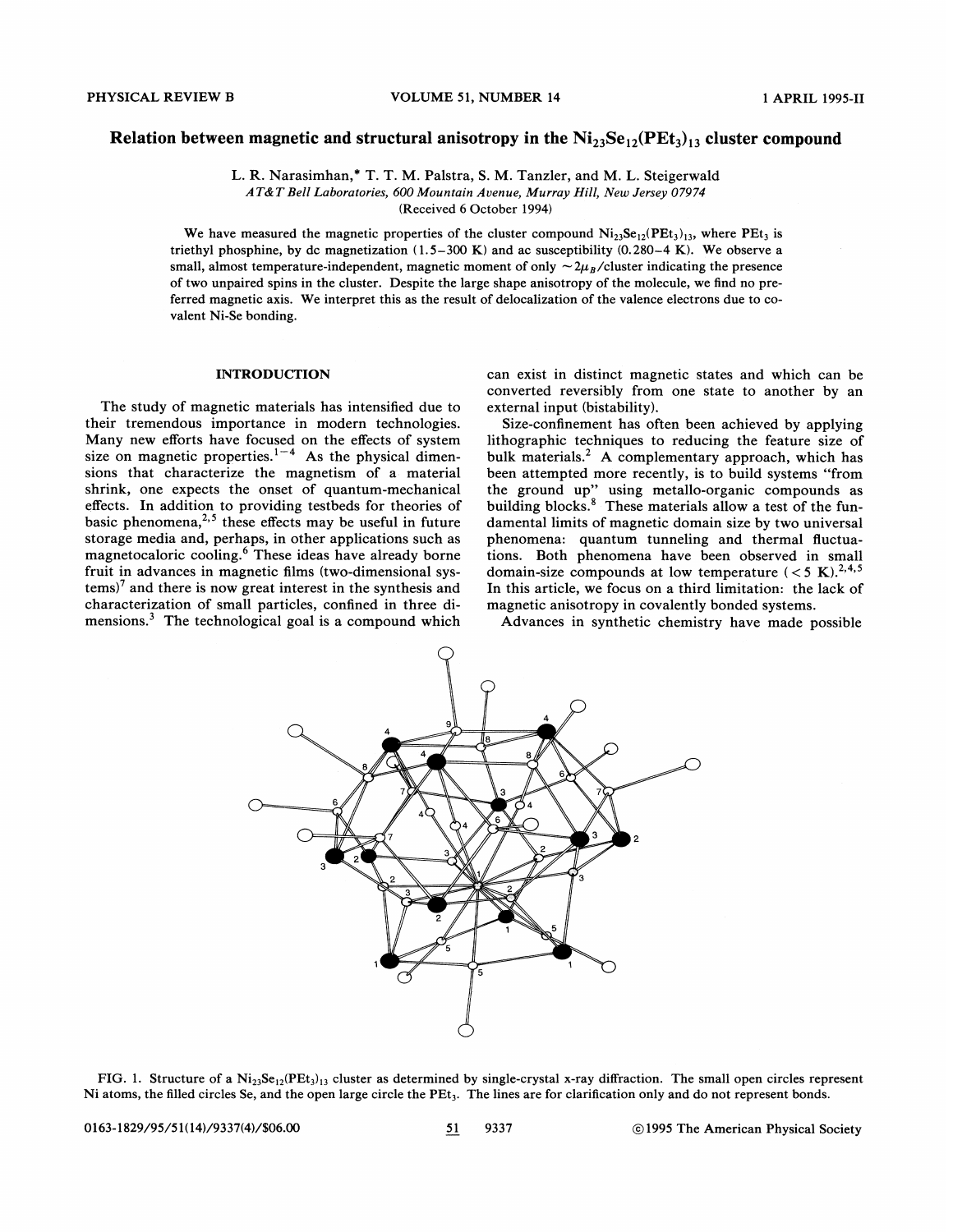the preparation of size-selected and monodisperse metalchalcogenide molecules which are fragments of their respective extended lattices. This level of sample control is essential to the study of size-dependent magnetic phenomena. In this paper, we report on the magnetic properties of the  $Ni_{23}Se_{12}(PEt<sub>3</sub>)_{13}$  molecule which is a highly distorted, anisotropic fragment of the NiSe lattice (Fig. 1). Based on its structure, we expected to find a large magnetic anisotropy leading to bistability at moderate (few K) temperatures, however, this material is magnetically isotropic and follows the Curie-Weiss law from 300 K to 280 mK, showing neither bistability nor hysteresis. This is in contrast to reports of bistability in a manganese oxide cluster.<sup>4</sup> Despite its unusual shape, the anisotropy fields in this molecule are weak and there is no preferred magnetic axis. We believe these markedly different behaviors in magnetic anisotropy and moment formation are due to differences in chemical bonding (ionic vs covalent) between the two materials.

#### EXPERIMENTAL METHODS

We prepared samples of  $Ni_{23}Se_{12}(PEt_3)_{13}$  according to the procedures in Ref. 9 and measured dc magnetization of the material on a Quantum Design superconducting quantum interference device magnetometer. The samples are contained in an evacuated and sealed glass ampoule to prevent oxidation of this air-sensitive compound. The phosphine capping groups are weak-field ligands and prevent aggregation of neighboring clusters. Temperatures from 1.7 to 300 K are obtained through a fiow of temperature-regulated helium gas in contact with the ampoule. Ac susceptibility measurements to 280 mK are made in an Oxford  ${}^{3}$ He cryostat using a primary coil to generate a magnetic field and with two balanced secon-



FIG. 2. Temperature dependence of the inverse magnetic susceptibility of  $Ni_{23}Se_{12}(PEt_3)_{13}$  between 1.7 and 150 K measured in a field of 0.<sup>1</sup> T. The solid line is a fit to the Curie-Weiss law over the entire temperature range;  $C=0.55$  Kemu/mol cluster,  $\theta$ =1.9 K. The inset shows the absence of hysteresis in magnetic properties upon cooling in zero field (open circles) and cooling in a field of 500 G (crosses).

dary coils. The sample and coil assembly are mounted on a sapphire rod to a brass can to ensure good thermal contact. Temperatures are measured with a calibrated germanium resistance thermometer embedded in the brass can and are accurate to  $\pm 5$  mK.

# RESULTS

Figure 2 shows the temperature-dependent, powder averaged, inverse susceptibility of  $Ni_{23}Se_{12}(PEt<sub>3</sub>)_{13}$  as determined from the dc magnetization  $(1/\chi \equiv H/M)$  under an applied field of  $H = 0.1$  T. The solid line is a fit to the Curie-Weiss law  $(\chi = \chi_0 + C/T - \theta)$  over the entire temperature range and yields a Curie constant  $C$  of 0.55 K emu/mol cluster and a Weiss constant  $\theta$  of 1.9 K.  $\chi_0$ contains all of the diamagnetic contributions and is approximately  $-5 \times 10^{-4}$  emu/mol cluster. Since the oxidation states of the Ni atoms are unknown, we have not attempted to calculate the contribution of the core to the magnetic susceptibility. Restricting the fit to the lowtemperature data results in a slightly negative value of  $\theta$ . There is no measurable hysteresis; zero-field cooled and field-cooled samples yield identical magnetization curves (inset). Small deviations from Curie-Weiss behavior can be seen below 10 K. Figure 3 shows the effective magnetic moment,  $p_{\text{eff}} \equiv \sqrt{8\chi T}$ , as function of temperature. There is a small peak in the vicinity of 10 K where  $p_{\text{eff}}=2.3\mu_B$ . Below this temperature, the moment drops, indicating the depopulation of low-lying excited states.

The deviations observed in the magnetometry, taken together with the unusual shape of the molecule, led us to consider whether  $Ni_{23}Se_{12}(PEt_3)_{13}$  would undergo an ordering at yet lower temperatures. These deviations, in conjunction with a negative Weiss constant, are consistent with a small "antiferromagnetic" interaction amongst the spins. Figure 4 shows the in-phase component of the ac susceptibility of a powder sample. There is no ordering down to 280 mK. The present of an ordering transition temperature would allow the determination of the exchange and the dipolar coupling strengths. We also compared the dc magnetization curves of a small sin-



FIG. 3. The temperature dependence of the effective magnetic moment in  $Ni_{23}Se_{12}(PEt_3)_{13}$ .  $p_{\text{eff}} \equiv \sqrt{8\chi T}$ .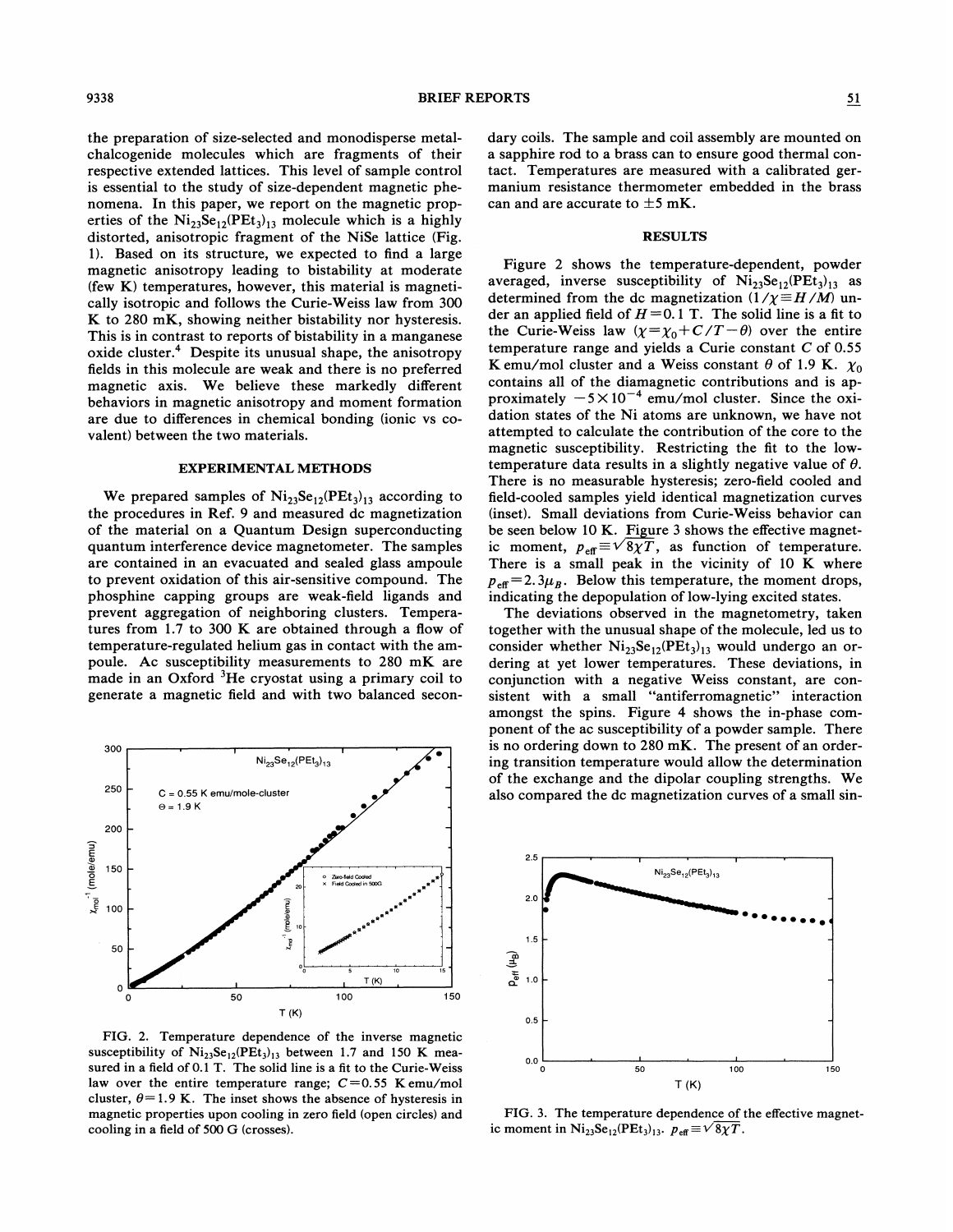

 $\overline{51}$ 

FIG. 4. Temperature dependence of the ac susceptibility of  $Ni_{23}Se_{12}(PEt_3)_{13}$  between 0.3 and 3 K.

gle crystal, with its c-axis-oriented parallel to and perpendicular to the applied field and the material appears isotropic. There is, furthermore, no frequency dependence to the susceptibility. These data immediately set limits on the exchange field strengths. Any exchange interaction must be substantially lower than 280 mK. Frequency independence indicates that there are no slow relaxations. We further established that the material remains electrically insulating to the lowest temperatures.

#### DISCUSSION

We note two properties of the  $Ni_{23}Se_{12}$  cluster: its magnetic moment of 2.3 $\mu_B$  and its lack of magnetic anisotropy. The magnetic moment of 0.  $1\mu_B$  per Ni atom is small when compared to that which could result from 23 coupled Ni<sup>2+</sup> ions (as large as  $47[=(46\times48)^{1/2}]\mu_B/$ cluster). Of course, the model of  $23$  Ni<sup>2+</sup> ions is not reasonable since there are only 12 Se atoms per molecule and therefore only 12  $Ni^{2+}$  ions could be accommodated. The observed moment is also small when compared to a 23 atom fragment of elemental Ni in which a saturation moment of roughly  $14 (=23 \times 0.6)\mu_B$  would be expected. This is also flawed because there are at most 13 zerovalent (metal-like) Ni atoms in each cluster. Another possibility would be to relate the properties of the cluster with bulk NiSe systems. This is dificult since the coordination and bonding are peculiar to the molecule, even though it can be examined as a reconstructed fragment of the NiSe lattice. Rather than invoking any of these extreme models, we believe that the small magnetic moment indicates that the bonding in  $Ni_{23}Se_{12}$  is primarily covalent (as opposed to ionic) and delocalized. This behavior is similar to Ni/Te clusters studied previously. ' It is therefore tempting to interpret further the magnitude and temperature behavior of the effective moment.

One rationalization is that the moment is fully local-

ized, that is, the moment is associated with electrons that are localized exclusively on particular Ni atoms. Based on the following argument we believe that this rationalization is not plausible. There are only two Ni atoms in the cluster (labeled <sup>1</sup> and 9 in Fig. 1) upon which a local moment could reside. The other twenty one Ni atoms are arranged by molecular symmetry into seven sets of three. The small magnitude of  $p_{\text{eff}}$  would preclude the association of the paramagnetic moment over the three Ni atoms in one of these sets. It is unlikely that a 2.3 $\mu_B$  local moment resides on Nil because this atom looks the most like an atom of elemental nickel. It is also unlikely that a local moment would reside exclusively on Ni9 because the local coordination environment (bond distances, angles, and multiplicities) around Ni9 is the same as that around the nine atoms labeled Ni6, Ni7, and Ni8. It is thus hard to argue that the electronic structure around Ni9 is significantly different than that around the other nine cited metals.

The dependence of magnetic moment on passivating ligands has attracted recent attention. A paper by van Leeuwen et  $al$ .<sup>10</sup> shows that Ni moments on the surface of a  $Ni_{38}Pt_6$  cluster are strongly quenched by carbonyl groups. In our case, the triethyl phosphine groups are weak-field ligands which will not directly result in the quenching of the core moment. The magnetic properties of several small Ni/Te and Co/Te clusters capped with PEt<sub>3</sub> have been measured.<sup>1</sup> In these systems, most of the metal atoms are on the surface, yet it is clear that the phosphine groups do not quench the surface moments.

This analysis leads us to postulate that the paramagnetism of  $Ni_{23}Se_{12}(PEt_3)_{13}$  is due to electrons in orbitals that are delocalized over the entire cluster (or at least over a large portion of the cluster). The Ni atoms provide the magnetic character, the Se atoms the spin-orbit coupling. The absence of magnetic anisotropy implies that the orbitals in which the "paramagnetic electrons" reside are nearly spherically symmetric. Since the center of the cluster (the thirteen Ni atoms labeled 1, 2, 3, 4, and 5) is an array that almost perfectly recapitulates a fragment of hcp elemental Ni, we believe that this interpretation of the magnetism of  $Ni_{23}Se_{12}(PEt_3)_{13}$  is reasonable.

# **CONCLUSIONS**

We have measured the magnetic properties of the cluster molecule  $Ni_{23}Se_{12}(PEt_3)_{13}$ . We find an unexpectedly small moment of  $\sim 2\mu_B$ /cluster, a cusp in the effective moment at approximately 10 K, and a slight deviation in the susceptibility from Curie-Weiss behavior below this temperature. No clear phase transitions are seen down to 280 mK. There are no significant intermolecular interactions and no evidence of three-dimensional ordering. We suggest that the lack of magnetic anisotropy despite the pronounced shape anisotropy of the molecule results from covalent Ni-Se bonding, resulting in a delocalized magnetic moment.